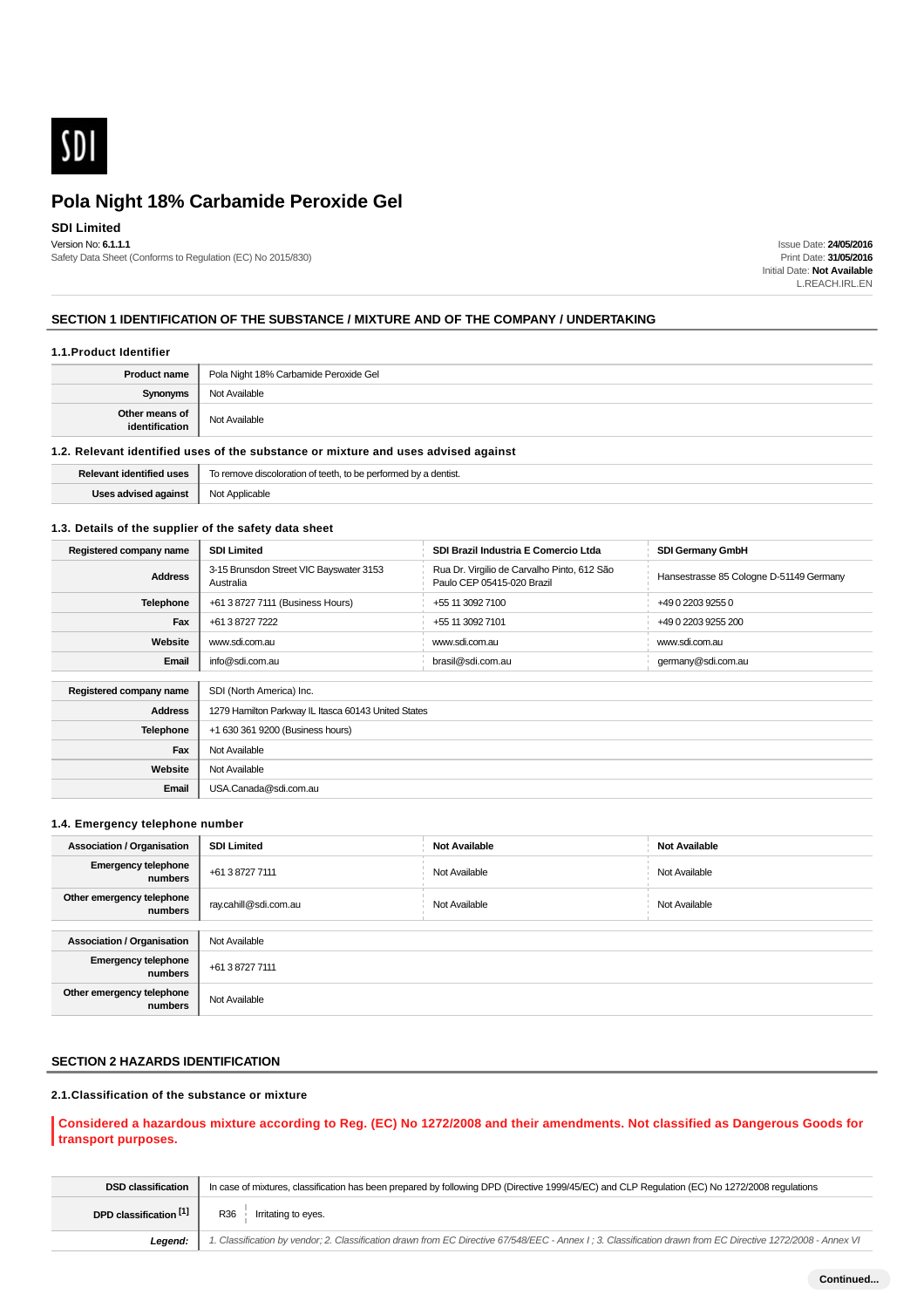| <b>Classification according to</b><br>regulation (EC) No<br>1272/2008 [CLP] <sup>[1]</sup> | Eye Irritation Category 2                                                                                                                                   |
|--------------------------------------------------------------------------------------------|-------------------------------------------------------------------------------------------------------------------------------------------------------------|
| Legend:                                                                                    | 1. Classification by vendor; 2. Classification drawn from EC Directive 67/548/EEC - Annex I; 3. Classification drawn from EC Directive 1272/2008 - Annex VI |
| 2.2. Label elements                                                                        |                                                                                                                                                             |
| <b>CLP label elements</b>                                                                  |                                                                                                                                                             |
| <b>SIGNAL WORD</b>                                                                         | <b>WARNING</b>                                                                                                                                              |
| Hazard statement(s)                                                                        |                                                                                                                                                             |
| H319                                                                                       | Causes serious eye irritation.                                                                                                                              |
| Supplementary statement(s)                                                                 |                                                                                                                                                             |
| Not Applicable                                                                             |                                                                                                                                                             |
| <b>Precautionary statement(s) Prevention</b>                                               |                                                                                                                                                             |
| P280                                                                                       | Wear protective gloves/protective clothing/eye protection/face protection.                                                                                  |
| <b>Precautionary statement(s) Response</b>                                                 |                                                                                                                                                             |
| P305+P351+P338                                                                             | IF IN EYES: Rinse cautiously with water for several minutes. Remove contact lenses, if present and easy to do. Continue rinsing.                            |
| P337+P313                                                                                  | If eye irritation persists: Get medical advice/attention.                                                                                                   |
| Precautionary statement(s) Storage<br>Not Applicable                                       |                                                                                                                                                             |
| Precautionary statement(s) Disposal                                                        |                                                                                                                                                             |
| Not Applicable                                                                             |                                                                                                                                                             |

# **2.3. Other hazards**

Ingestion may produce health damage\*.

Cumulative effects may result following exposure\*.

REACh - Art.57-59: The mixture does not contain Substances of Very High Concern (SVHC) at the SDS print date.

# **SECTION 3 COMPOSITION / INFORMATION ON INGREDIENTS**

### **3.1.Substances**

See 'Composition on ingredients' in Section 3.2

### **3.2.Mixtures**

| 1.CAS No<br>2.EC No<br>3. Index No<br><b>4.REACH No</b>                 | %[weight]                                                                                                                                                                                        | <b>Name</b>                  | <b>Classification according</b><br>to directive 67/548/EEC<br>[DSD] | Classification according to regulation (EC) No 1272/2008 [CLP]                                                                                                                                                                                                  |
|-------------------------------------------------------------------------|--------------------------------------------------------------------------------------------------------------------------------------------------------------------------------------------------|------------------------------|---------------------------------------------------------------------|-----------------------------------------------------------------------------------------------------------------------------------------------------------------------------------------------------------------------------------------------------------------|
| 1.124-43-6<br>2.204-701-4<br>3. Not Available<br>4. Not Available       | 18                                                                                                                                                                                               | urea<br>hydrogen<br>peroxide | R8. R20/22. R34. R41 <sup>[1]</sup>                                 | Oxidizing Solid Category 3, Metal Corrosion Category 1, Acute Toxicity (Oral) Category<br>4, Acute Toxicity (Inhalation) Category 4, Skin Corrosion/Irritation Category 1B, Serious<br>Eye Damage Category 1; H272, H290, H302, H332, H314, H318 <sup>[1]</sup> |
|                                                                         |                                                                                                                                                                                                  | equivalent to:               |                                                                     |                                                                                                                                                                                                                                                                 |
| 1.7722-84-1<br>2.231-765-0<br>3.008-003-00-9<br>4.01-2119485845-22-XXXX | 6                                                                                                                                                                                                | hydrogen<br>peroxide         | R5, R8, R20/22, R35 <sup>[2]</sup>                                  | Oxidizing Liquid Category 1, Acute Toxicity (Inhalation) Category 4, Acute Toxicity (Oral)<br>Category 4, Skin Corrosion/Irritation Category 1A; H271, H332, H302, H314 <sup>[3]</sup>                                                                          |
| Legend:                                                                 | 1. Classification by vendor; 2. Classification drawn from EC Directive 67/548/EEC - Annex I ; 3. Classification drawn from EC Directive 1272/2008 - Annex VI<br>4. Classification drawn from C&L |                              |                                                                     |                                                                                                                                                                                                                                                                 |

# **SECTION 4 FIRST AID MEASURES**

# **4.1. Description of first aid measures**

| General |
|---------|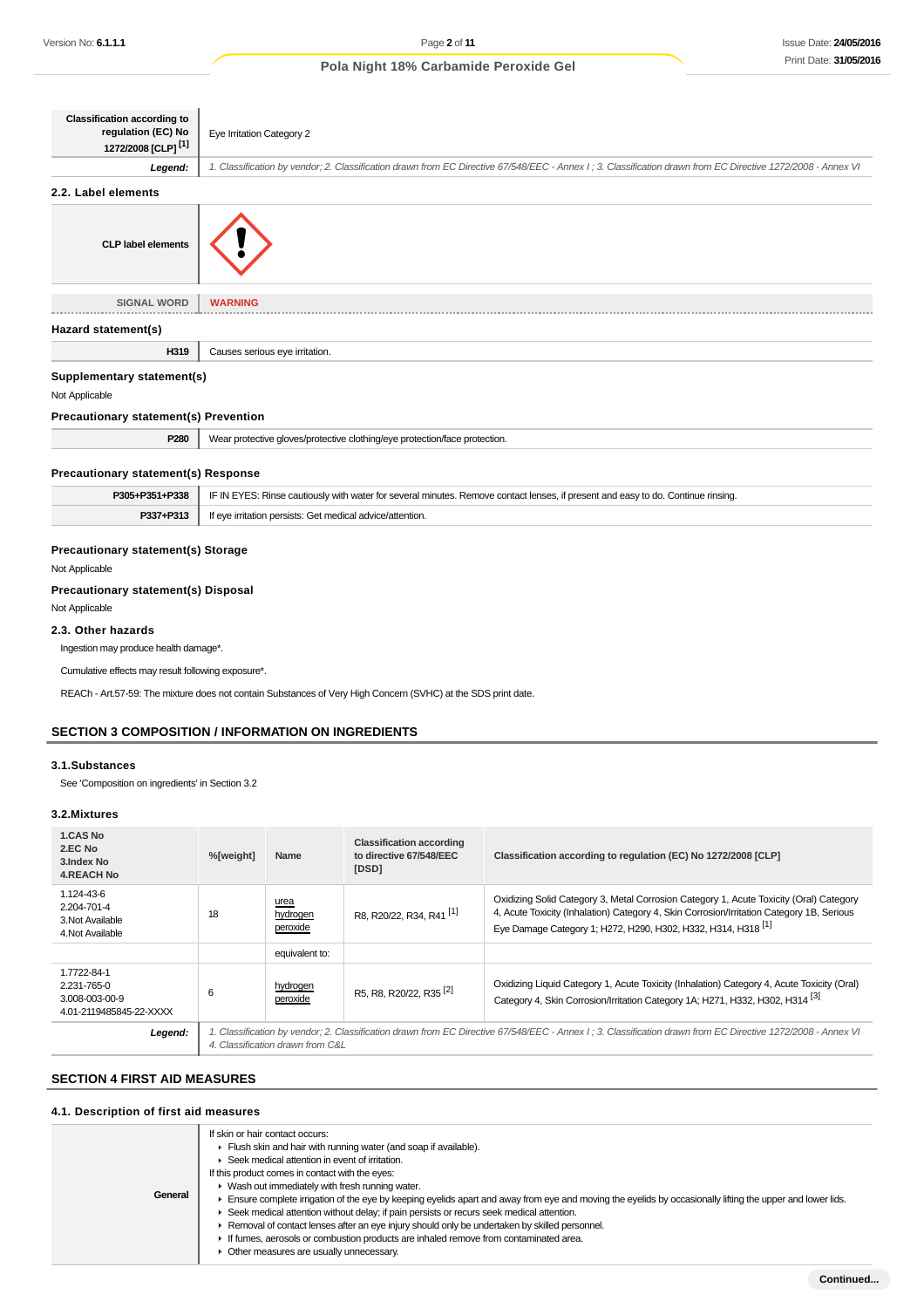|                     | If swallowed do <b>NOT</b> induce vomiting.<br>F If vomiting occurs, lean patient forward or place on left side (head-down position, if possible) to maintain open airway and prevent aspiration.<br>• Observe the patient carefully.<br>► Never give liquid to a person showing signs of being sleepy or with reduced awareness; i.e. becoming unconscious.<br>• Give water to rinse out mouth, then provide liquid slowly and as much as casualty can comfortably drink.<br>Seek medical advice. |
|---------------------|----------------------------------------------------------------------------------------------------------------------------------------------------------------------------------------------------------------------------------------------------------------------------------------------------------------------------------------------------------------------------------------------------------------------------------------------------------------------------------------------------|
| <b>Eye Contact</b>  | If this product comes in contact with the eyes:<br>$\blacktriangleright$ Wash out immediately with fresh running water.<br>Ensure complete irrigation of the eye by keeping eyelids apart and away from eye and moving the eyelids by occasionally lifting the upper and lower lids.<br>► Seek medical attention without delay; if pain persists or recurs seek medical attention.<br>► Removal of contact lenses after an eye injury should only be undertaken by skilled personnel.              |
| <b>Skin Contact</b> | If skin or hair contact occurs:<br>Flush skin and hair with running water (and soap if available).<br>▶ Seek medical attention in event of irritation.                                                                                                                                                                                                                                                                                                                                             |
| Inhalation          | If fumes, aerosols or combustion products are inhaled remove from contaminated area.<br>• Other measures are usually unnecessary.                                                                                                                                                                                                                                                                                                                                                                  |
| Ingestion           | If swallowed do <b>NOT</b> induce vomiting.<br>If vomiting occurs, lean patient forward or place on left side (head-down position, if possible) to maintain open airway and prevent aspiration.<br>• Observe the patient carefully.<br>► Never give liquid to a person showing signs of being sleepy or with reduced awareness; i.e. becoming unconscious.<br>Give water to rinse out mouth, then provide liquid slowly and as much as casualty can comfortably drink.<br>Seek medical advice.     |

### **4.2 Most important symptoms and effects, both acute and delayed**

See Section 11

#### **4.3. Indication of any immediate medical attention and special treatment needed**

Treat symptomatically.

### **SECTION 5 FIREFIGHTING MEASURES**

# **5.1. Extinguishing media**

- Foam.
- Dry chemical powder.
- BCF (where regulations permit).
- Carbon dioxide.
- Water spray or fog Large fires only.

### **5.2. Special hazards arising from the substrate or mixture**

| <b>Fire Incompatibility</b>  | ► Avoid any contamination of this material as it is very reactive and any contamination is potentially hazardous                                                                                                                                                                                                                                                                                                                                                                                                                                       |  |  |  |  |  |
|------------------------------|--------------------------------------------------------------------------------------------------------------------------------------------------------------------------------------------------------------------------------------------------------------------------------------------------------------------------------------------------------------------------------------------------------------------------------------------------------------------------------------------------------------------------------------------------------|--|--|--|--|--|
| 5.3. Advice for firefighters |                                                                                                                                                                                                                                                                                                                                                                                                                                                                                                                                                        |  |  |  |  |  |
| <b>Fire Fighting</b>         | Alert Fire Brigade and tell them location and nature of hazard.<br>▶ Wear breathing apparatus plus protective gloves in the event of a fire.<br>Prevent, by any means available, spillage from entering drains or water courses.<br>• Use fire fighting procedures suitable for surrounding area.<br>DO NOT approach containers suspected to be hot.<br>Cool fire exposed containers with water spray from a protected location.<br>If safe to do so, remove containers from path of fire.<br>Equipment should be thoroughly decontaminated after use. |  |  |  |  |  |
| <b>Fire/Explosion Hazard</b> | • Non combustible.<br>• Not considered a significant fire risk, however containers may burn.<br>Decomposition may produce toxic fumes of; nitrogen oxides (NOx) carbon monoxide (CO) carbon dioxide (CO2)                                                                                                                                                                                                                                                                                                                                              |  |  |  |  |  |

# **SECTION 6 ACCIDENTAL RELEASE MEASURES**

**6.1. Personal precautions, protective equipment and emergency procedures**

See section 8

### **6.2. Environmental precautions**

See section 12

### **6.3. Methods and material for containment and cleaning up**

| <b>Minor Spills</b> | Wipe with absorbent towel. Wash with water (15 mins).                                                                                                                                                                                                                                                                                                                                                                                                                                                                                                                                                                                                                |  |  |  |  |
|---------------------|----------------------------------------------------------------------------------------------------------------------------------------------------------------------------------------------------------------------------------------------------------------------------------------------------------------------------------------------------------------------------------------------------------------------------------------------------------------------------------------------------------------------------------------------------------------------------------------------------------------------------------------------------------------------|--|--|--|--|
| <b>Major Spills</b> | Minor hazard.<br>$\triangleright$ Clear area of personnel.<br>Alert Fire Brigade and tell them location and nature of hazard.<br>• Control personal contact with the substance, by using protective equipment if risk of overexposure exists.<br>• Prevent, by any means available, spillage from entering drains or water courses.<br>Contain spill/secure load if safe to do so.<br>▶ Bundle/collect recoverable product and label for recycling.<br>• Collect remaining product and place in appropriate containers for disposal.<br>Clean up/sweep up area. Water may be required.<br>If contamination of drains or waterways occurs, advise emergency services. |  |  |  |  |

#### **6.4. Reference to other sections**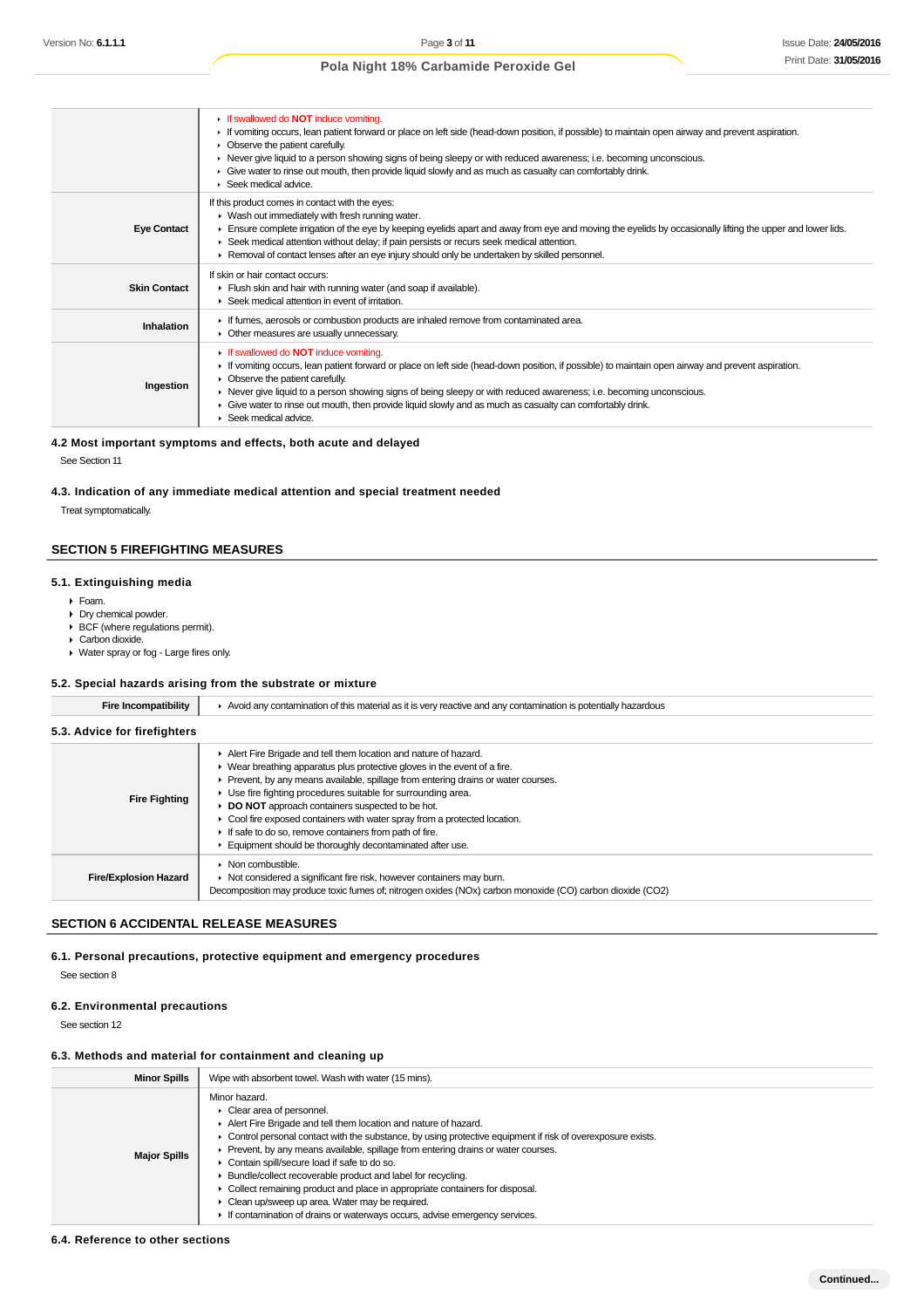Personal Protective Equipment advice is contained in Section 8 of the SDS.

# **SECTION 7 HANDLING AND STORAGE**

#### **7.1. Precautions for safe handling Safe handling Limit all unnecessary personal contact.** ▶ Wear protective clothing when risk of exposure occurs. ▶ Use in a well-ventilated area. When handling **DO NOT** eat, drink or smoke. Always wash hands with soap and water after handling. Avoid physical damage to containers. ► Use good occupational work practice. Observe manufacturer's storage and handling recommendations contained within this SDS. **Fire and explosion protection** See section 5 **Other information** Store between 2 and 25 deg C. **Do not** store in direct sunlight. Store in a dry and well ventilated-area, away from heat and sunlight. **7.2. Conditions for safe storage, including any incompatibilities**

|                         | s supplied<br>≀ man⊔ta<br>' onlv.<br>containers supt<br>лиге |
|-------------------------|--------------------------------------------------------------|
| Storage incompatibility | Avoid strong bases.                                          |
|                         |                                                              |

### **7.3. Specific end use(s)**

See section 1.2

### **SECTION 8 EXPOSURE CONTROLS / PERSONAL PROTECTION**

#### **8.1. Control parameters**

### **DERIVED NO EFFECT LEVEL (DNEL)**

Not Available

### **PREDICTED NO EFFECT LEVEL (PNEC)**

Not Available

# **OCCUPATIONAL EXPOSURE LIMITS (OEL)**

# **INGREDIENT DATA**

| Source                                  | <b>Inaredient</b> | <b>Material name</b> | <b>TWA</b>                          | STEL               | Peak          | <b>Notes</b>  |
|-----------------------------------------|-------------------|----------------------|-------------------------------------|--------------------|---------------|---------------|
| Ireland Occupational Exposure<br>Limits | hydrogen peroxide | Hydrogen peroxide    | $1.5 \text{ mg/m}3 / 1 \text{ ppm}$ | $3$ mg/m $3/2$ ppm | Not Available | Not Available |

| <b>EMERGENCY LIMITS</b> |                                         |        |                     |                      |               |
|-------------------------|-----------------------------------------|--------|---------------------|----------------------|---------------|
| Ingredient              | <b>Material name</b>                    | TEEL-1 |                     | TEEL-2               | TEEL-3        |
| urea hydrogen peroxide  | Urea peroxide; (Urea hydrogen peroxide) |        | $1.2 \text{ mg/m}$  | $13 \,\mathrm{mq/m}$ | 79 mg/m3      |
| hydrogen peroxide       | Hydrogen peroxide                       |        | Not Available       | Not Available        | Not Available |
| hydrogen peroxide       | Hydrogen peroxide - 30%                 | 33 ppm |                     | 170 ppm              | 330 ppm       |
|                         |                                         |        |                     |                      |               |
| Ingredient              | <b>Original IDLH</b>                    |        | <b>Revised IDLH</b> |                      |               |
| urea hydrogen peroxide  | Not Available                           |        | Not Available       |                      |               |
| hydrogen peroxide       | 75 ppm                                  |        | 75 [Unch] ppm       |                      |               |

**MATERIAL DATA**

#### **8.2. Exposure controls**

| 8.2.1. Appropriate<br>engineering controls | effective in protecting workers and will typically be independent of worker interactions to provide this high level of protection.<br>The basic types of engineering controls are:<br>Process controls which involve changing the way a job activity or process is done to reduce the risk.<br>Enclosure and/or isolation of emission source which keeps a selected hazard "physically" away from the worker and ventilation that strategically "adds" and<br>"removes" air in the work environment. Ventilation can remove or dilute an air contaminant if designed properly. The design of a ventilation system must match<br>the particular process and chemical or contaminant in use.<br>Employers may need to use multiple types of controls to prevent employee overexposure.<br>General exhaust is adequate under normal operating conditions. Local exhaust ventilation may be required in specific circumstances. If risk of overexposure<br>exists, wear approved respirator. Correct fit is essential to obtain adequate protection. Provide adequate ventilation in warehouse or closed storage areas. Air<br>contaminants generated in the workplace possess varying "escape" velocities which, in turn, determine the "capture velocities" of fresh circulating air required |                                    |  |  |
|--------------------------------------------|---------------------------------------------------------------------------------------------------------------------------------------------------------------------------------------------------------------------------------------------------------------------------------------------------------------------------------------------------------------------------------------------------------------------------------------------------------------------------------------------------------------------------------------------------------------------------------------------------------------------------------------------------------------------------------------------------------------------------------------------------------------------------------------------------------------------------------------------------------------------------------------------------------------------------------------------------------------------------------------------------------------------------------------------------------------------------------------------------------------------------------------------------------------------------------------------------------------------------------------------------------------------------------------------|------------------------------------|--|--|
|                                            | to effectively remove the contaminant.                                                                                                                                                                                                                                                                                                                                                                                                                                                                                                                                                                                                                                                                                                                                                                                                                                                                                                                                                                                                                                                                                                                                                                                                                                                      |                                    |  |  |
|                                            | Type of Contaminant:                                                                                                                                                                                                                                                                                                                                                                                                                                                                                                                                                                                                                                                                                                                                                                                                                                                                                                                                                                                                                                                                                                                                                                                                                                                                        | Air Speed:                         |  |  |
|                                            | solvent, vapours, degreasing etc., evaporating from tank (in still air).                                                                                                                                                                                                                                                                                                                                                                                                                                                                                                                                                                                                                                                                                                                                                                                                                                                                                                                                                                                                                                                                                                                                                                                                                    | $0.25 - 0.5$ m/s (50-100<br>f/min) |  |  |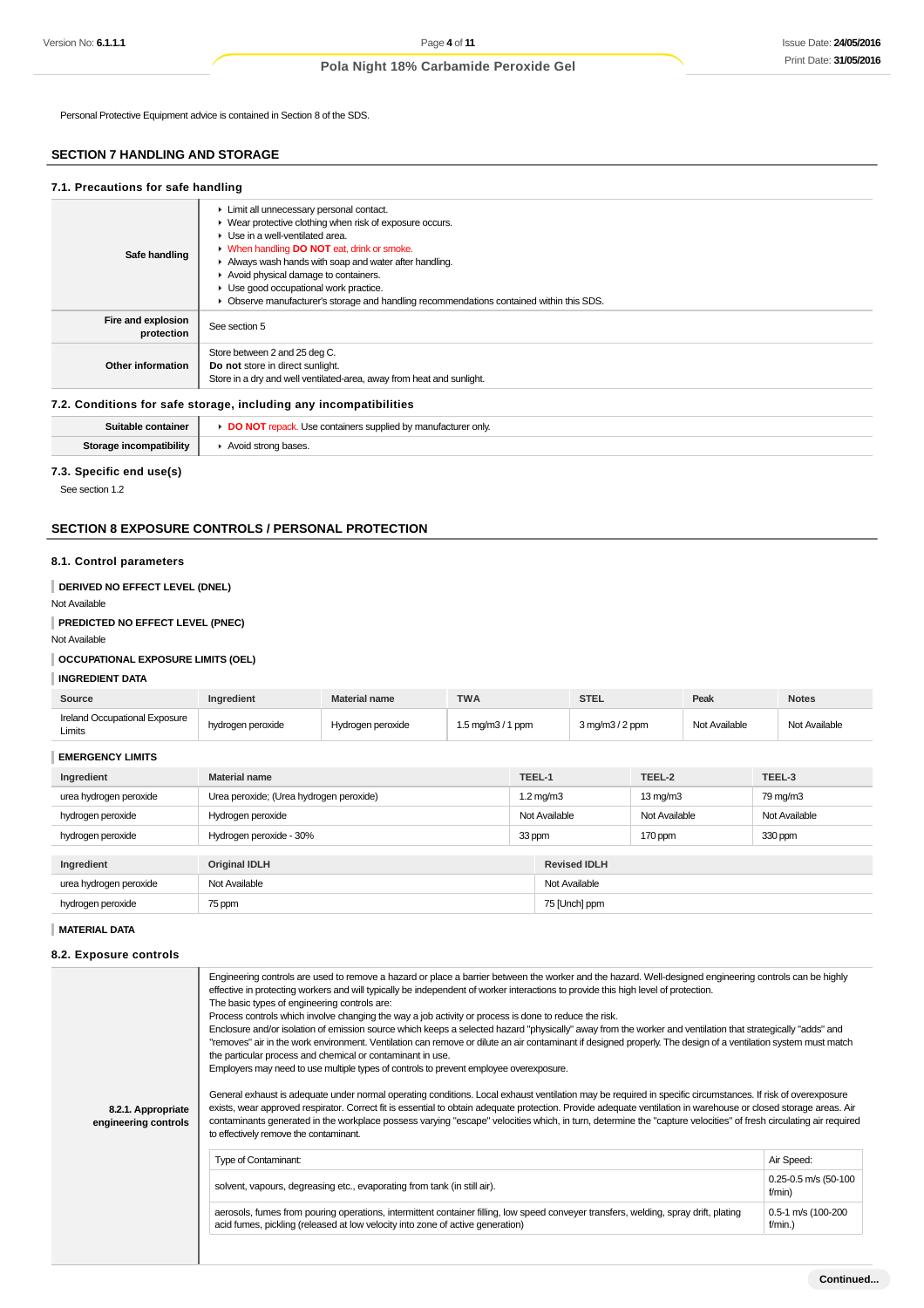| grinding, abrasive blasting, tumbling, high speed wheel generated dusts (released at high initial velocity into zone of very high rapid<br>2.5-10 m/s (500-2000<br>f/min.<br>air motion).<br>Within each range the appropriate value depends on:<br>Upper end of the range<br>Lower end of the range<br>1: Room air currents minimal or favourable to capture<br>1: Disturbing room air currents<br>2: Contaminants of low toxicity or of nuisance value only.<br>2: Contaminants of high toxicity<br>3: Intermittent, low production.<br>3: High production, heavy use<br>4: Large hood or large air mass in motion<br>4: Small hood-local control only<br>Simple theory shows that air velocity falls rapidly with distance away from the opening of a simple extraction pipe. Velocity generally decreases with the square<br>of distance from the extraction point (in simple cases). Therefore the air speed at the extraction point should be adjusted, accordingly, after reference to<br>distance from the contaminating source. The air velocity at the extraction fan, for example, should be a minimum of 1-2 m/s (200-400 f/min) for extraction of<br>solvents generated in a tank 2 meters distant from the extraction point. Other mechanical considerations, producing performance deficits within the extraction<br>apparatus, make it essential that theoretical air velocities are multiplied by factors of 10 or more when extraction systems are installed or used.<br>8.2.2. Personal protection<br>Safety glasses with side shields.<br>Chemical goggles.<br>٠<br>► Contact lenses may pose a special hazard; soft contact lenses may absorb and concentrate irritants. A written policy document, describing the wearing of<br>lenses or restrictions on use, should be created for each workplace or task. This should include a review of lens absorption and adsorption for the class of<br>Eye and face protection<br>chemicals in use and an account of injury experience. Medical and first-aid personnel should be trained in their removal and suitable equipment should be<br>readily available. In the event of chemical exposure, begin eye irrigation immediately and remove contact lens as soon as practicable. Lens should be removed<br>at the first signs of eye redness or irritation - lens should be removed in a clean environment only after workers have washed hands thoroughly. [CDC NIOSH<br>Current Intelligence Bulletin 59], [AS/NZS 1336 or national equivalent]<br><b>Skin protection</b><br>See Hand protection below<br>▶ Wear chemical protective gloves, e.g. PVC.<br><b>Hands/feet protection</b><br>▶ Wear safety footwear or safety gumboots, e.g. Rubber<br>Rubber Gloves<br><b>Body protection</b><br>See Other protection below<br>• Overalls.<br>PVC Apron.<br>▶ PVC protective suit may be required if exposure severe.<br>Other protection<br>Eyewash unit.<br>Ensure there is ready access to a safety shower.<br><b>Thermal hazards</b><br>Not Available | 1-2.5 m/s (200-500<br>direct spray, spray painting in shallow booths, drum filling, conveyer loading, crusher dusts, gas discharge (active generation into<br>zone of rapid air motion)<br>$f/min.$ ) |  |  |  |  |
|-------------------------------------------------------------------------------------------------------------------------------------------------------------------------------------------------------------------------------------------------------------------------------------------------------------------------------------------------------------------------------------------------------------------------------------------------------------------------------------------------------------------------------------------------------------------------------------------------------------------------------------------------------------------------------------------------------------------------------------------------------------------------------------------------------------------------------------------------------------------------------------------------------------------------------------------------------------------------------------------------------------------------------------------------------------------------------------------------------------------------------------------------------------------------------------------------------------------------------------------------------------------------------------------------------------------------------------------------------------------------------------------------------------------------------------------------------------------------------------------------------------------------------------------------------------------------------------------------------------------------------------------------------------------------------------------------------------------------------------------------------------------------------------------------------------------------------------------------------------------------------------------------------------------------------------------------------------------------------------------------------------------------------------------------------------------------------------------------------------------------------------------------------------------------------------------------------------------------------------------------------------------------------------------------------------------------------------------------------------------------------------------------------------------------------------------------------------------------------------------------------------------------------------------------------------------------------------------------------------------------------------------------------------------------------------------------------------------------------------------------------------------------------------------------------------------------------------------------------------------------------------------------------------------------------------------------------------------------------------------------------------------------------|-------------------------------------------------------------------------------------------------------------------------------------------------------------------------------------------------------|--|--|--|--|
|                                                                                                                                                                                                                                                                                                                                                                                                                                                                                                                                                                                                                                                                                                                                                                                                                                                                                                                                                                                                                                                                                                                                                                                                                                                                                                                                                                                                                                                                                                                                                                                                                                                                                                                                                                                                                                                                                                                                                                                                                                                                                                                                                                                                                                                                                                                                                                                                                                                                                                                                                                                                                                                                                                                                                                                                                                                                                                                                                                                                                               |                                                                                                                                                                                                       |  |  |  |  |
|                                                                                                                                                                                                                                                                                                                                                                                                                                                                                                                                                                                                                                                                                                                                                                                                                                                                                                                                                                                                                                                                                                                                                                                                                                                                                                                                                                                                                                                                                                                                                                                                                                                                                                                                                                                                                                                                                                                                                                                                                                                                                                                                                                                                                                                                                                                                                                                                                                                                                                                                                                                                                                                                                                                                                                                                                                                                                                                                                                                                                               |                                                                                                                                                                                                       |  |  |  |  |
|                                                                                                                                                                                                                                                                                                                                                                                                                                                                                                                                                                                                                                                                                                                                                                                                                                                                                                                                                                                                                                                                                                                                                                                                                                                                                                                                                                                                                                                                                                                                                                                                                                                                                                                                                                                                                                                                                                                                                                                                                                                                                                                                                                                                                                                                                                                                                                                                                                                                                                                                                                                                                                                                                                                                                                                                                                                                                                                                                                                                                               |                                                                                                                                                                                                       |  |  |  |  |
|                                                                                                                                                                                                                                                                                                                                                                                                                                                                                                                                                                                                                                                                                                                                                                                                                                                                                                                                                                                                                                                                                                                                                                                                                                                                                                                                                                                                                                                                                                                                                                                                                                                                                                                                                                                                                                                                                                                                                                                                                                                                                                                                                                                                                                                                                                                                                                                                                                                                                                                                                                                                                                                                                                                                                                                                                                                                                                                                                                                                                               |                                                                                                                                                                                                       |  |  |  |  |
|                                                                                                                                                                                                                                                                                                                                                                                                                                                                                                                                                                                                                                                                                                                                                                                                                                                                                                                                                                                                                                                                                                                                                                                                                                                                                                                                                                                                                                                                                                                                                                                                                                                                                                                                                                                                                                                                                                                                                                                                                                                                                                                                                                                                                                                                                                                                                                                                                                                                                                                                                                                                                                                                                                                                                                                                                                                                                                                                                                                                                               |                                                                                                                                                                                                       |  |  |  |  |
|                                                                                                                                                                                                                                                                                                                                                                                                                                                                                                                                                                                                                                                                                                                                                                                                                                                                                                                                                                                                                                                                                                                                                                                                                                                                                                                                                                                                                                                                                                                                                                                                                                                                                                                                                                                                                                                                                                                                                                                                                                                                                                                                                                                                                                                                                                                                                                                                                                                                                                                                                                                                                                                                                                                                                                                                                                                                                                                                                                                                                               |                                                                                                                                                                                                       |  |  |  |  |
|                                                                                                                                                                                                                                                                                                                                                                                                                                                                                                                                                                                                                                                                                                                                                                                                                                                                                                                                                                                                                                                                                                                                                                                                                                                                                                                                                                                                                                                                                                                                                                                                                                                                                                                                                                                                                                                                                                                                                                                                                                                                                                                                                                                                                                                                                                                                                                                                                                                                                                                                                                                                                                                                                                                                                                                                                                                                                                                                                                                                                               |                                                                                                                                                                                                       |  |  |  |  |
|                                                                                                                                                                                                                                                                                                                                                                                                                                                                                                                                                                                                                                                                                                                                                                                                                                                                                                                                                                                                                                                                                                                                                                                                                                                                                                                                                                                                                                                                                                                                                                                                                                                                                                                                                                                                                                                                                                                                                                                                                                                                                                                                                                                                                                                                                                                                                                                                                                                                                                                                                                                                                                                                                                                                                                                                                                                                                                                                                                                                                               |                                                                                                                                                                                                       |  |  |  |  |
|                                                                                                                                                                                                                                                                                                                                                                                                                                                                                                                                                                                                                                                                                                                                                                                                                                                                                                                                                                                                                                                                                                                                                                                                                                                                                                                                                                                                                                                                                                                                                                                                                                                                                                                                                                                                                                                                                                                                                                                                                                                                                                                                                                                                                                                                                                                                                                                                                                                                                                                                                                                                                                                                                                                                                                                                                                                                                                                                                                                                                               |                                                                                                                                                                                                       |  |  |  |  |
|                                                                                                                                                                                                                                                                                                                                                                                                                                                                                                                                                                                                                                                                                                                                                                                                                                                                                                                                                                                                                                                                                                                                                                                                                                                                                                                                                                                                                                                                                                                                                                                                                                                                                                                                                                                                                                                                                                                                                                                                                                                                                                                                                                                                                                                                                                                                                                                                                                                                                                                                                                                                                                                                                                                                                                                                                                                                                                                                                                                                                               |                                                                                                                                                                                                       |  |  |  |  |
|                                                                                                                                                                                                                                                                                                                                                                                                                                                                                                                                                                                                                                                                                                                                                                                                                                                                                                                                                                                                                                                                                                                                                                                                                                                                                                                                                                                                                                                                                                                                                                                                                                                                                                                                                                                                                                                                                                                                                                                                                                                                                                                                                                                                                                                                                                                                                                                                                                                                                                                                                                                                                                                                                                                                                                                                                                                                                                                                                                                                                               |                                                                                                                                                                                                       |  |  |  |  |
|                                                                                                                                                                                                                                                                                                                                                                                                                                                                                                                                                                                                                                                                                                                                                                                                                                                                                                                                                                                                                                                                                                                                                                                                                                                                                                                                                                                                                                                                                                                                                                                                                                                                                                                                                                                                                                                                                                                                                                                                                                                                                                                                                                                                                                                                                                                                                                                                                                                                                                                                                                                                                                                                                                                                                                                                                                                                                                                                                                                                                               |                                                                                                                                                                                                       |  |  |  |  |
|                                                                                                                                                                                                                                                                                                                                                                                                                                                                                                                                                                                                                                                                                                                                                                                                                                                                                                                                                                                                                                                                                                                                                                                                                                                                                                                                                                                                                                                                                                                                                                                                                                                                                                                                                                                                                                                                                                                                                                                                                                                                                                                                                                                                                                                                                                                                                                                                                                                                                                                                                                                                                                                                                                                                                                                                                                                                                                                                                                                                                               |                                                                                                                                                                                                       |  |  |  |  |
|                                                                                                                                                                                                                                                                                                                                                                                                                                                                                                                                                                                                                                                                                                                                                                                                                                                                                                                                                                                                                                                                                                                                                                                                                                                                                                                                                                                                                                                                                                                                                                                                                                                                                                                                                                                                                                                                                                                                                                                                                                                                                                                                                                                                                                                                                                                                                                                                                                                                                                                                                                                                                                                                                                                                                                                                                                                                                                                                                                                                                               |                                                                                                                                                                                                       |  |  |  |  |
|                                                                                                                                                                                                                                                                                                                                                                                                                                                                                                                                                                                                                                                                                                                                                                                                                                                                                                                                                                                                                                                                                                                                                                                                                                                                                                                                                                                                                                                                                                                                                                                                                                                                                                                                                                                                                                                                                                                                                                                                                                                                                                                                                                                                                                                                                                                                                                                                                                                                                                                                                                                                                                                                                                                                                                                                                                                                                                                                                                                                                               |                                                                                                                                                                                                       |  |  |  |  |

#### **Respiratory protection**

Type B Filter of sufficient capacity. (AS/NZS 1716 & 1715, EN 143:2000 & 149:2001, ANSI Z88 or national equivalent)

Where the concentration of gas/particulates in the breathing zone, approaches or exceeds the "Exposure Standard" (or ES), respiratory protection is required. Degree of protection varies with both face-piece and Class of filter; the nature of protection varies with Type of filter.

| <b>Required Minimum Protection Factor</b> | <b>Half-Face Respirator</b> | <b>Full-Face Respirator</b> | <b>Powered Air Respirator</b> |
|-------------------------------------------|-----------------------------|-----------------------------|-------------------------------|
| up to $10 \times ES$                      | <b>B-AUS</b>                |                             | B-PAPR-AUS / Class 1          |
| up to $50 \times ES$                      |                             | B-AUS / Class 1             | . .                           |
| up to $100 \times ES$                     |                             | $B-2$                       | B-PAPR-2 ^                    |

^ - Full-face

A(All classes) = Organic vapours, B AUS or B1 = Acid gasses, B2 = Acid gas or hydrogen cyanide(HCN), B3 = Acid gas or hydrogen cyanide(HCN), E = Sulfur dioxide(SO2), G = Agricultural chemicals, K = Ammonia(NH3), Hg = Mercury, NO = Oxides of nitrogen, MB = Methyl bromide, AX = Low boiling point organic compounds(below 65 degC)

#### **8.2.3. Environmental exposure controls**

See section 12

# **SECTION 9 PHYSICAL AND CHEMICAL PROPERTIES**

# **9.1. Information on basic physical and chemical properties**

Appearance **Clear gel with spearmint odour, soluble in water. Physical state** Gel **Gel <b>Relative density (Water = 1)** 1.1 **Odour** Not Available **Partition coefficient rtition coefficient**<br> **n-octanol / water** Not Available **Odour threshold** Not Available **Auto-ignition temperature Auto-ignition temperature** Not Available **pH** (as supplied)  $\begin{bmatrix} 5.9-6.9 \end{bmatrix}$  5.5.5.5.9 **composition**<br>**temperature** Not Available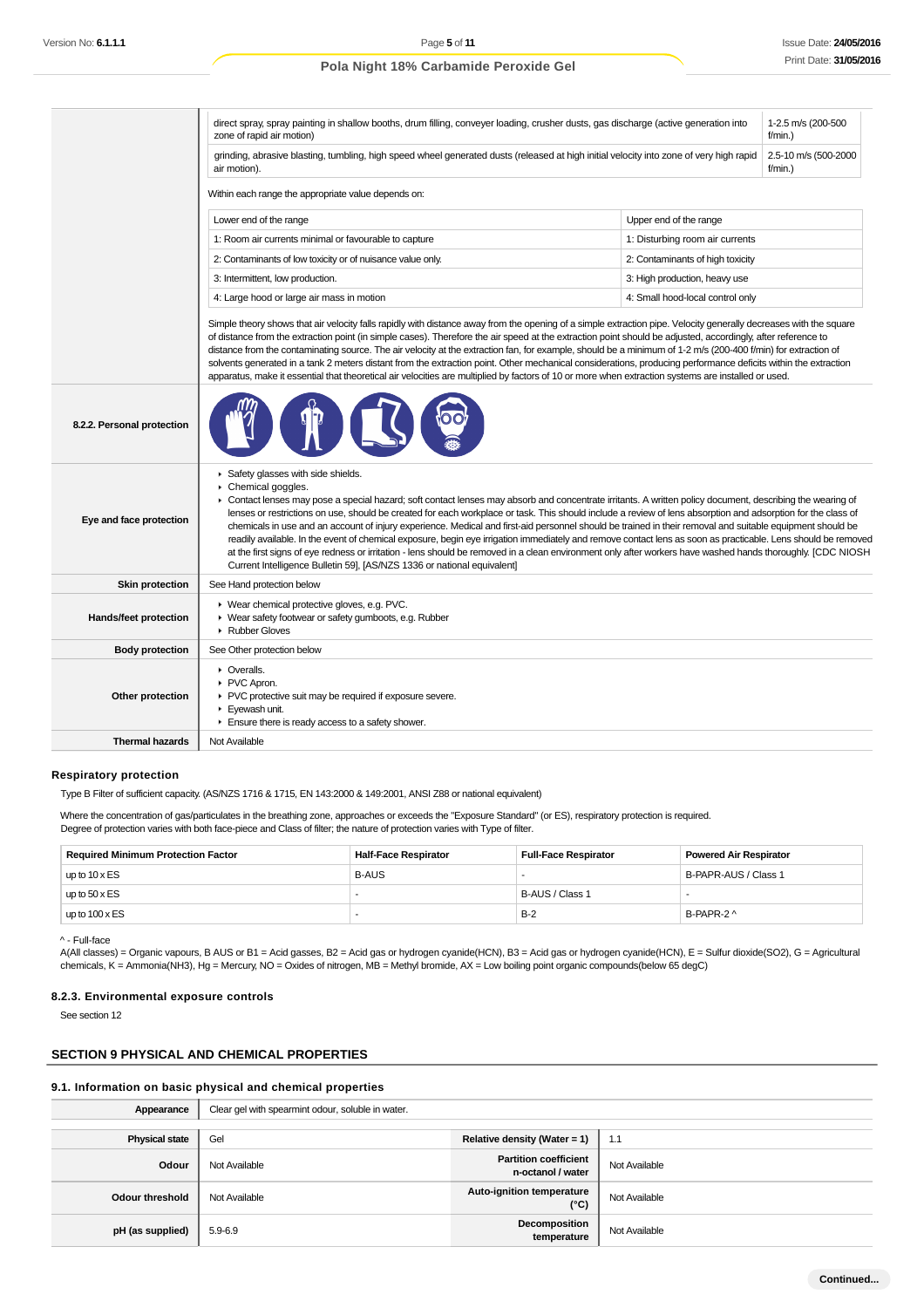| Melting point / freezing<br>point (°C)          | Not Available | Viscosity (cSt)                        | Not Available  |
|-------------------------------------------------|---------------|----------------------------------------|----------------|
| Initial boiling point and<br>boiling range (°C) | Not Available | Molecular weight (g/mol)               | Not Applicable |
| Flash point (°C)                                | Not Available | <b>Taste</b>                           | Not Available  |
| <b>Evaporation rate</b>                         | Not Available | <b>Explosive properties</b>            | Not Available  |
| Flammability                                    | Not Available | <b>Oxidising properties</b>            | Not Available  |
| Upper Explosive Limit (%)                       | Not Available | Surface Tension (dyn/cm or<br>$mN/m$ ) | Not Available  |
| Lower Explosive Limit (%)                       | Not Available | <b>Volatile Component (%vol)</b>       | Not Available  |
| Vapour pressure (kPa)                           | Not Available | Gas group                              | Not Available  |
| Solubility in water (g/L)                       | Miscible      | pH as a solution (1%)                  | Not Available  |
| Vapour density ( $Air = 1$ )                    | Not Available | VOC g/L                                | Not Available  |

**9.2. Other information**

Not Available

# **SECTION 10 STABILITY AND REACTIVITY**

| 10.1. Reactivity                            | See section 7.2                                                           |
|---------------------------------------------|---------------------------------------------------------------------------|
| 10.2. Chemical stability                    | Product is considered stable and hazardous polymerisation will not occur. |
| 10.3. Possibility of<br>hazardous reactions | See section 7.2                                                           |
| 10.4. Conditions to avoid                   | See section 7.2                                                           |
| 10.5. Incompatible materials                | See section 7.2                                                           |
| 10.6. Hazardous<br>decomposition products   | See section 5.3                                                           |

### **SECTION 11 TOXICOLOGICAL INFORMATION**

### **11.1. Information on toxicological effects**

**UREA HYDROGEN PEROXIDE**

| Inhaled                  | The material is not thought to produce either adverse health effects or irritation of the respiratory tract following inhalation (as classified by EC Directives<br>using animal models). Nevertheless, adverse systemic effects have been produced following exposure of animals by at least one other route and good hygiene<br>practice requires that exposure be kept to a minimum and that suitable control measures be used in an occupational setting. |                                                                                                                                                                                                                                                                                                                                                                                                                                                                                                                                                   |  |  |  |
|--------------------------|---------------------------------------------------------------------------------------------------------------------------------------------------------------------------------------------------------------------------------------------------------------------------------------------------------------------------------------------------------------------------------------------------------------------------------------------------------------|---------------------------------------------------------------------------------------------------------------------------------------------------------------------------------------------------------------------------------------------------------------------------------------------------------------------------------------------------------------------------------------------------------------------------------------------------------------------------------------------------------------------------------------------------|--|--|--|
| Ingestion                | Accidental ingestion of the material may be damaging to the health of the individual.                                                                                                                                                                                                                                                                                                                                                                         |                                                                                                                                                                                                                                                                                                                                                                                                                                                                                                                                                   |  |  |  |
| <b>Skin Contact</b>      | The material is not thought to produce adverse health effects or skin irritation following contact (as classified by EC Directives using animal models).<br>Nevertheless, good hygiene practice requires that exposure be kept to a minimum and that suitable gloves be used in an occupational setting.                                                                                                                                                      |                                                                                                                                                                                                                                                                                                                                                                                                                                                                                                                                                   |  |  |  |
| Eye                      |                                                                                                                                                                                                                                                                                                                                                                                                                                                               | Evidence exists, or practical experience predicts, that the material may cause eye irritation in a substantial number of individuals and/or may produce significant<br>ocular lesions which are present twenty-four hours or more after instillation into the eye(s) of experimental animals.<br>Repeated or prolonged eye contact may cause inflammation characterised by temporary redness (similar to windburn) of the conjunctiva (conjunctivitis);<br>temporary impairment of vision and/or other transient eye damage/ulceration may occur. |  |  |  |
| <b>Chronic</b>           | Limited evidence suggests that repeated or long-term occupational exposure may produce cumulative health effects involving organs or biochemical systems.                                                                                                                                                                                                                                                                                                     |                                                                                                                                                                                                                                                                                                                                                                                                                                                                                                                                                   |  |  |  |
|                          |                                                                                                                                                                                                                                                                                                                                                                                                                                                               |                                                                                                                                                                                                                                                                                                                                                                                                                                                                                                                                                   |  |  |  |
| Pola Night 18% Carbamide | <b>TOXICITY</b>                                                                                                                                                                                                                                                                                                                                                                                                                                               | <b>IRRITATION</b>                                                                                                                                                                                                                                                                                                                                                                                                                                                                                                                                 |  |  |  |
| <b>Peroxide Gel</b>      | Not Available                                                                                                                                                                                                                                                                                                                                                                                                                                                 | Not Available                                                                                                                                                                                                                                                                                                                                                                                                                                                                                                                                     |  |  |  |
| urea hydrogen peroxide   | <b>TOXICITY</b>                                                                                                                                                                                                                                                                                                                                                                                                                                               | <b>IRRITATION</b>                                                                                                                                                                                                                                                                                                                                                                                                                                                                                                                                 |  |  |  |
|                          | Not Available                                                                                                                                                                                                                                                                                                                                                                                                                                                 | Not Available                                                                                                                                                                                                                                                                                                                                                                                                                                                                                                                                     |  |  |  |
|                          | <b>TOXICITY</b>                                                                                                                                                                                                                                                                                                                                                                                                                                               | <b>IRRITATION</b>                                                                                                                                                                                                                                                                                                                                                                                                                                                                                                                                 |  |  |  |
|                          | dermal (rat) LD50: 3000-5480 mg/kg <sup>[1]</sup>                                                                                                                                                                                                                                                                                                                                                                                                             | Nil reported                                                                                                                                                                                                                                                                                                                                                                                                                                                                                                                                      |  |  |  |
| hydrogen peroxide        | Inhalation (rat) LC50: 2 mg/L/4H <sup>[2]</sup>                                                                                                                                                                                                                                                                                                                                                                                                               |                                                                                                                                                                                                                                                                                                                                                                                                                                                                                                                                                   |  |  |  |
|                          | Oral (rat) LD50: 75 mg/kg <sup>[1]</sup>                                                                                                                                                                                                                                                                                                                                                                                                                      |                                                                                                                                                                                                                                                                                                                                                                                                                                                                                                                                                   |  |  |  |
|                          |                                                                                                                                                                                                                                                                                                                                                                                                                                                               |                                                                                                                                                                                                                                                                                                                                                                                                                                                                                                                                                   |  |  |  |
| Legend:                  | 1. Value obtained from Europe ECHA Registered Substances - Acute toxicity 2.* Value obtained from manufacturer's SDS. Unless otherwise specified data<br>extracted from RTECS - Register of Toxic Effect of chemical Substances                                                                                                                                                                                                                               |                                                                                                                                                                                                                                                                                                                                                                                                                                                                                                                                                   |  |  |  |
|                          |                                                                                                                                                                                                                                                                                                                                                                                                                                                               |                                                                                                                                                                                                                                                                                                                                                                                                                                                                                                                                                   |  |  |  |
|                          | No significant acute toxicological data identified in literature search.                                                                                                                                                                                                                                                                                                                                                                                      |                                                                                                                                                                                                                                                                                                                                                                                                                                                                                                                                                   |  |  |  |
|                          | Asthma-like symptoms may continue for months or even years after exposure to the material ceases. This may be due to a non-allergenic condition known as                                                                                                                                                                                                                                                                                                      |                                                                                                                                                                                                                                                                                                                                                                                                                                                                                                                                                   |  |  |  |

reactive airways dysfunction syndrome (RADS) which can occur following exposure to high levels of highly irritating compound. Key criteria for the diagnosis of RADS include the absence of preceding respiratory disease, in a non-atopic individual, with abrupt onset of persistent asthma-like symptoms within minutes to hours of a documented exposure to the irritant. A reversible airflow pattern, on spirometry, with the presence of moderate to severe bronchial hyperreactivity on methacholine challenge testing and the lack of minimal lymphocytic inflammation, without eosinophilia, have also been included in the criteria for diagnosis of RADS. RADS (or asthma) following an irritating inhalation is an infrequent disorder with rates related to the concentration of and duration of exposure to the irritating substance. Industrial bronchitis, on the other hand, is a disorder that occurs as result of exposure due to high concentrations of irritating substance (often particulate in nature) and is completely reversible after exposure ceases. The disorder is characterised by dyspnea, cough and mucus production. No chronic human exposure data is available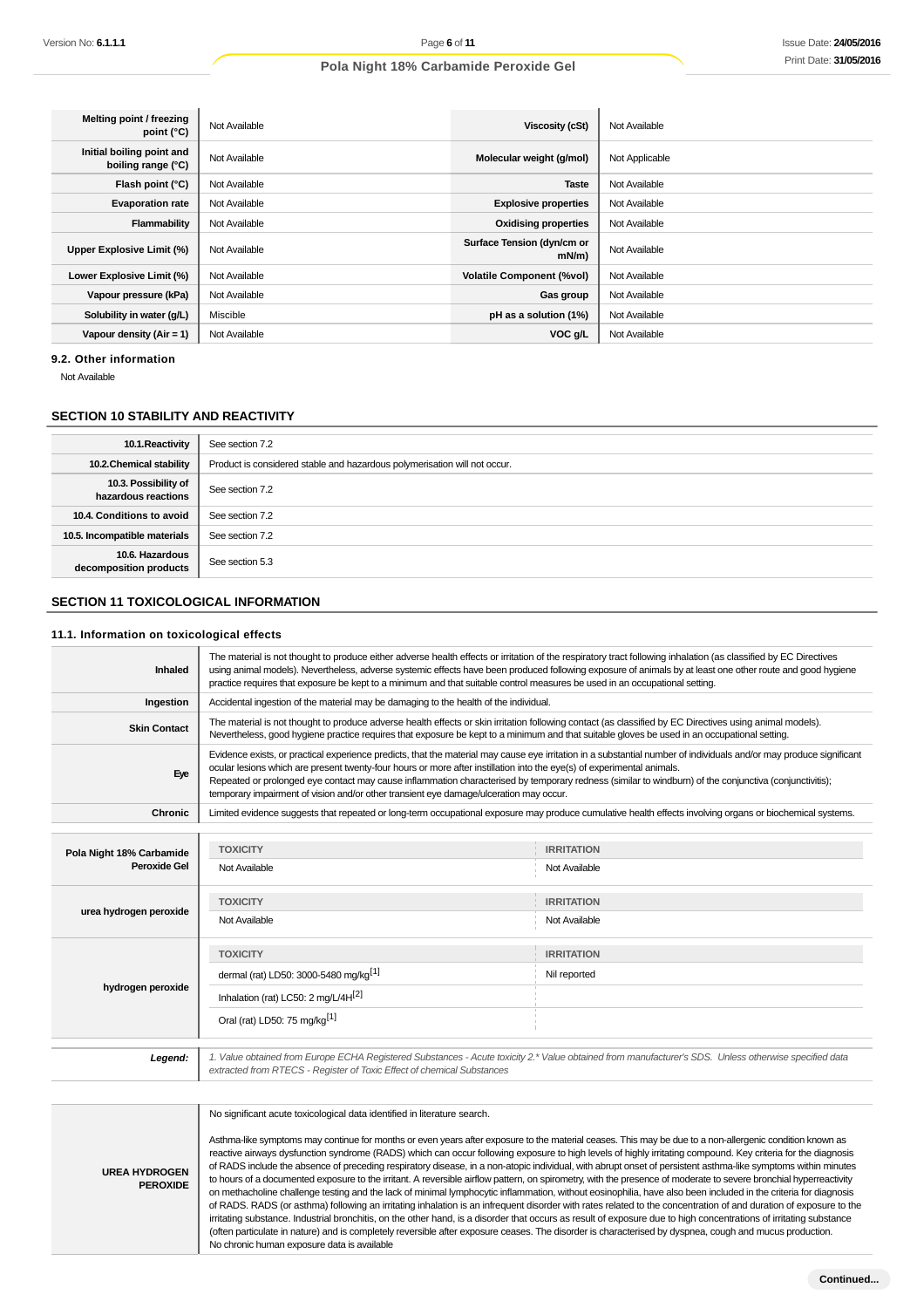|                                             | No significant acute toxicological data identified in literature search.                                                                                                                                                                                                                                                                                                                                                                                                                                                                                                                                                                                                                                                                                                                                                                                                                                                                                                                                                                                                                                                                                                                                                                                                                                                                                          |                                          |                                                                                                                                                                                                                                                                                                                                                                                                                                                                                                |  |
|---------------------------------------------|-------------------------------------------------------------------------------------------------------------------------------------------------------------------------------------------------------------------------------------------------------------------------------------------------------------------------------------------------------------------------------------------------------------------------------------------------------------------------------------------------------------------------------------------------------------------------------------------------------------------------------------------------------------------------------------------------------------------------------------------------------------------------------------------------------------------------------------------------------------------------------------------------------------------------------------------------------------------------------------------------------------------------------------------------------------------------------------------------------------------------------------------------------------------------------------------------------------------------------------------------------------------------------------------------------------------------------------------------------------------|------------------------------------------|------------------------------------------------------------------------------------------------------------------------------------------------------------------------------------------------------------------------------------------------------------------------------------------------------------------------------------------------------------------------------------------------------------------------------------------------------------------------------------------------|--|
|                                             | Asthma-like symptoms may continue for months or even years after exposure to the material ceases. This may be due to a non-allergenic condition known as<br>reactive airways dysfunction syndrome (RADS) which can occur following exposure to high levels of highly irritating compound. Key criteria for the diagnosis<br>of RADS include the absence of preceding respiratory disease, in a non-atopic individual, with abrupt onset of persistent asthma-like symptoms within minutes<br>to hours of a documented exposure to the irritant. A reversible airflow pattern, on spirometry, with the presence of moderate to severe bronchial hyperreactivity<br>on methacholine challenge testing and the lack of minimal lymphocytic inflammation, without eosinophilia, have also been included in the criteria for diagnosis<br>of RADS. RADS (or asthma) following an irritating inhalation is an infrequent disorder with rates related to the concentration of and duration of exposure to the<br>irritating substance. Industrial bronchitis, on the other hand, is a disorder that occurs as result of exposure due to high concentrations of irritating substance<br>(often particulate in nature) and is completely reversible after exposure ceases. The disorder is characterised by dyspnea, cough and mucus production.<br>For hydrogen peroxide: |                                          |                                                                                                                                                                                                                                                                                                                                                                                                                                                                                                |  |
|                                             | Hazard increases with peroxide concentration, high concentrations contain an additive stabiliser.<br>Pharmacokinetics                                                                                                                                                                                                                                                                                                                                                                                                                                                                                                                                                                                                                                                                                                                                                                                                                                                                                                                                                                                                                                                                                                                                                                                                                                             |                                          |                                                                                                                                                                                                                                                                                                                                                                                                                                                                                                |  |
|                                             | Hydrogen peroxide is a normal product of metabolism. It is readily decomposed by catalase in normal cells. In experimental animals exposed to hydrogen<br>peroxide, target organs affected include the lungs, intestine, thymus, liver, and kidney, suggesting its distribution to those sites.<br>Hydrogen peroxide has been detected in breath.                                                                                                                                                                                                                                                                                                                                                                                                                                                                                                                                                                                                                                                                                                                                                                                                                                                                                                                                                                                                                 |                                          |                                                                                                                                                                                                                                                                                                                                                                                                                                                                                                |  |
|                                             | Absorption: Hydrogen peroxide is decomposed in the bowel before absorption. When applied to tissue, solutions of hydrogen peroxide have poor<br>penetrability.                                                                                                                                                                                                                                                                                                                                                                                                                                                                                                                                                                                                                                                                                                                                                                                                                                                                                                                                                                                                                                                                                                                                                                                                    |                                          |                                                                                                                                                                                                                                                                                                                                                                                                                                                                                                |  |
|                                             | ► Distribution Hydrogen peroxide is produced metabolically in intact cells and tissues. It is formed by reduction of oxygen either directly in a two-electron<br>transfer reaction, often catalysed by flavoproteins, or by an initial one-electron step to O2 followed by dismutation to hydrogen peroxide.                                                                                                                                                                                                                                                                                                                                                                                                                                                                                                                                                                                                                                                                                                                                                                                                                                                                                                                                                                                                                                                      |                                          |                                                                                                                                                                                                                                                                                                                                                                                                                                                                                                |  |
|                                             |                                                                                                                                                                                                                                                                                                                                                                                                                                                                                                                                                                                                                                                                                                                                                                                                                                                                                                                                                                                                                                                                                                                                                                                                                                                                                                                                                                   |                                          | ► Hydrogen peroxide has been detected in serum and in intact liver. based on the results of toxicity studies, the lungs, intestine, thymus, liver, and kidney may be<br>distribution sites. In rabbits and cats that died after intravenous administration of hydrogen peroxide, the lungs were pale and emphysematous. Following<br>intraperitoneal injection of hydrogen peroxide in mice, pyknotic nuclei were induced in the intestine and thymus (IARC 1985). Degeneration of hepatic and |  |
| <b>HYDROGEN PEROXIDE</b>                    | renal tubular epithelial tissue was observed following oral administration of hydrogen peroxide to mice.<br>► Metabolism Glutathione peroxidase, responsible for decomposing hydrogen peroxide, is present in normal human tissues (IARC 1985). When hydrogen                                                                                                                                                                                                                                                                                                                                                                                                                                                                                                                                                                                                                                                                                                                                                                                                                                                                                                                                                                                                                                                                                                     |                                          |                                                                                                                                                                                                                                                                                                                                                                                                                                                                                                |  |
|                                             | peroxide comes in contact with catalase, an enzyme found in blood and most tissues, it rapidly decomposes into oxygen and water.                                                                                                                                                                                                                                                                                                                                                                                                                                                                                                                                                                                                                                                                                                                                                                                                                                                                                                                                                                                                                                                                                                                                                                                                                                  |                                          |                                                                                                                                                                                                                                                                                                                                                                                                                                                                                                |  |
|                                             | ► Excretion Hydrogen peroxide has been detected in human breath at levels ranging from 1.0+/-.5 g/L to 0.34+/-0.17 g/L.<br>Carcinogenicity                                                                                                                                                                                                                                                                                                                                                                                                                                                                                                                                                                                                                                                                                                                                                                                                                                                                                                                                                                                                                                                                                                                                                                                                                        |                                          |                                                                                                                                                                                                                                                                                                                                                                                                                                                                                                |  |
|                                             | Gastric and duodenal lesions including adenomas, carcinomas, and adenocarcinomas have been observed in mice treated orally with hydrogen peroxide.                                                                                                                                                                                                                                                                                                                                                                                                                                                                                                                                                                                                                                                                                                                                                                                                                                                                                                                                                                                                                                                                                                                                                                                                                |                                          |                                                                                                                                                                                                                                                                                                                                                                                                                                                                                                |  |
|                                             | Marked strain differences in the incidence of tumors have been observed. Papilloma development has been observed in mice treated by dermal application.                                                                                                                                                                                                                                                                                                                                                                                                                                                                                                                                                                                                                                                                                                                                                                                                                                                                                                                                                                                                                                                                                                                                                                                                           |                                          |                                                                                                                                                                                                                                                                                                                                                                                                                                                                                                |  |
|                                             | Genotoxicity<br>Hydrogen peroxide induced DNA damage, sister chromatid exchanges and chromosomal aberrations in mammalian cells in vitro. Hydrogen peroxide induced                                                                                                                                                                                                                                                                                                                                                                                                                                                                                                                                                                                                                                                                                                                                                                                                                                                                                                                                                                                                                                                                                                                                                                                               |                                          |                                                                                                                                                                                                                                                                                                                                                                                                                                                                                                |  |
|                                             | DNA damage in bacteria (E. coli), and was mutagenic to bacteria (Salmonella typhimurium) and the fungi, Neurospora crassa and Aspergillis chevallieri, but                                                                                                                                                                                                                                                                                                                                                                                                                                                                                                                                                                                                                                                                                                                                                                                                                                                                                                                                                                                                                                                                                                                                                                                                        |                                          |                                                                                                                                                                                                                                                                                                                                                                                                                                                                                                |  |
|                                             | not to Streptomyces griseoflavus. It was not mutagenic to Drosophila melanogaster or to mammalian cells in vitro.<br><b>Developmental Toxicity</b>                                                                                                                                                                                                                                                                                                                                                                                                                                                                                                                                                                                                                                                                                                                                                                                                                                                                                                                                                                                                                                                                                                                                                                                                                |                                          |                                                                                                                                                                                                                                                                                                                                                                                                                                                                                                |  |
|                                             | Malformations have been observed in chicken embryos treated with hydrogen peroxide, but experiments with mice and rats have been negative.                                                                                                                                                                                                                                                                                                                                                                                                                                                                                                                                                                                                                                                                                                                                                                                                                                                                                                                                                                                                                                                                                                                                                                                                                        |                                          |                                                                                                                                                                                                                                                                                                                                                                                                                                                                                                |  |
|                                             | Female rats that received 0.45% hydrogen peroxide (equivalent to approximately 630 mg/kg/day)7 as the sole drinking fluid for five weeks produced normal<br>litters when mated with untreated males.                                                                                                                                                                                                                                                                                                                                                                                                                                                                                                                                                                                                                                                                                                                                                                                                                                                                                                                                                                                                                                                                                                                                                              |                                          |                                                                                                                                                                                                                                                                                                                                                                                                                                                                                                |  |
|                                             | Doses of 1.4 to 11 mol/egg hydrogen peroxide (purity 30%) dissolved in water were injected into the airspace of groups of 20-30 white leghorn chicken eggs on                                                                                                                                                                                                                                                                                                                                                                                                                                                                                                                                                                                                                                                                                                                                                                                                                                                                                                                                                                                                                                                                                                                                                                                                     |                                          |                                                                                                                                                                                                                                                                                                                                                                                                                                                                                                |  |
|                                             | day 3 of incubation.                                                                                                                                                                                                                                                                                                                                                                                                                                                                                                                                                                                                                                                                                                                                                                                                                                                                                                                                                                                                                                                                                                                                                                                                                                                                                                                                              |                                          |                                                                                                                                                                                                                                                                                                                                                                                                                                                                                                |  |
|                                             | Embryos were examined on day 14. The incidence of embryonic deaths and malformations was dose-related and detected at doses of 2.8 mol/egg and above.<br>The combined ED50 was 2.7 mol/egg.                                                                                                                                                                                                                                                                                                                                                                                                                                                                                                                                                                                                                                                                                                                                                                                                                                                                                                                                                                                                                                                                                                                                                                       |                                          |                                                                                                                                                                                                                                                                                                                                                                                                                                                                                                |  |
|                                             | <b>Reproductive Toxicity</b>                                                                                                                                                                                                                                                                                                                                                                                                                                                                                                                                                                                                                                                                                                                                                                                                                                                                                                                                                                                                                                                                                                                                                                                                                                                                                                                                      |                                          |                                                                                                                                                                                                                                                                                                                                                                                                                                                                                                |  |
|                                             | A 1% solution of hydrogen peroxide (equivalent to 1900 mg/kg/day) given as the sole drinking fluid to three-month-old male mice for 7-28 days did not cause<br>infertility.                                                                                                                                                                                                                                                                                                                                                                                                                                                                                                                                                                                                                                                                                                                                                                                                                                                                                                                                                                                                                                                                                                                                                                                       |                                          |                                                                                                                                                                                                                                                                                                                                                                                                                                                                                                |  |
|                                             | The substance is classified by IARC as Group 3:                                                                                                                                                                                                                                                                                                                                                                                                                                                                                                                                                                                                                                                                                                                                                                                                                                                                                                                                                                                                                                                                                                                                                                                                                                                                                                                   |                                          |                                                                                                                                                                                                                                                                                                                                                                                                                                                                                                |  |
|                                             | <b>NOT</b> classifiable as to its carcinogenicity to humans.<br>Evidence of carcinogenicity may be inadequate or limited in animal testing.                                                                                                                                                                                                                                                                                                                                                                                                                                                                                                                                                                                                                                                                                                                                                                                                                                                                                                                                                                                                                                                                                                                                                                                                                       |                                          |                                                                                                                                                                                                                                                                                                                                                                                                                                                                                                |  |
| <b>Acute Toxicity</b>                       |                                                                                                                                                                                                                                                                                                                                                                                                                                                                                                                                                                                                                                                                                                                                                                                                                                                                                                                                                                                                                                                                                                                                                                                                                                                                                                                                                                   |                                          |                                                                                                                                                                                                                                                                                                                                                                                                                                                                                                |  |
| <b>Skin Irritation/Corrosion</b>            | O<br>O                                                                                                                                                                                                                                                                                                                                                                                                                                                                                                                                                                                                                                                                                                                                                                                                                                                                                                                                                                                                                                                                                                                                                                                                                                                                                                                                                            | Carcinogenicity<br><b>Reproductivity</b> | $\circledcirc$<br>$\circledcirc$                                                                                                                                                                                                                                                                                                                                                                                                                                                               |  |
| <b>Serious Eye</b>                          |                                                                                                                                                                                                                                                                                                                                                                                                                                                                                                                                                                                                                                                                                                                                                                                                                                                                                                                                                                                                                                                                                                                                                                                                                                                                                                                                                                   |                                          |                                                                                                                                                                                                                                                                                                                                                                                                                                                                                                |  |
| Damage/Irritation                           | ✔                                                                                                                                                                                                                                                                                                                                                                                                                                                                                                                                                                                                                                                                                                                                                                                                                                                                                                                                                                                                                                                                                                                                                                                                                                                                                                                                                                 | <b>STOT - Single Exposure</b>            | $\circledcirc$                                                                                                                                                                                                                                                                                                                                                                                                                                                                                 |  |
| <b>Respiratory or Skin</b><br>sensitisation | O                                                                                                                                                                                                                                                                                                                                                                                                                                                                                                                                                                                                                                                                                                                                                                                                                                                                                                                                                                                                                                                                                                                                                                                                                                                                                                                                                                 | <b>STOT - Repeated Exposure</b>          | ல                                                                                                                                                                                                                                                                                                                                                                                                                                                                                              |  |
| <b>Mutagenicity</b>                         | O                                                                                                                                                                                                                                                                                                                                                                                                                                                                                                                                                                                                                                                                                                                                                                                                                                                                                                                                                                                                                                                                                                                                                                                                                                                                                                                                                                 | <b>Aspiration Hazard</b>                 | ◎                                                                                                                                                                                                                                                                                                                                                                                                                                                                                              |  |

Legend:  $\blacktriangleright$  - Data available but does not fill the criteria for classification<br>  $\blacktriangleright$  - Data required to make classification available

 $\bigcirc$  – Data Not Available to make classification

# **SECTION 12 ECOLOGICAL INFORMATION**

# **12.1. Toxicity**

| Ingredient        | Endpoint                                                                                                                                                                                                                                                                                                                                                                                 | <b>Test Duration (hr)</b> | <b>Species</b>                | Value        | Source |
|-------------------|------------------------------------------------------------------------------------------------------------------------------------------------------------------------------------------------------------------------------------------------------------------------------------------------------------------------------------------------------------------------------------------|---------------------------|-------------------------------|--------------|--------|
| hydrogen peroxide | <b>LC50</b>                                                                                                                                                                                                                                                                                                                                                                              | 96                        | Fish                          | $0.020$ mg/L | 3      |
| hydrogen peroxide | EC50                                                                                                                                                                                                                                                                                                                                                                                     | 3                         | Algae or other aquatic plants | $0.27$ mg/L  | 4      |
| hydrogen peroxide | EC50                                                                                                                                                                                                                                                                                                                                                                                     | 48                        | Crustacea                     | 2.32mg/L     | 4      |
| hydrogen peroxide | <b>EC50</b>                                                                                                                                                                                                                                                                                                                                                                              | 72                        | Algae or other aguatic plants | $0.71$ mg/L  | 4      |
| hydrogen peroxide | <b>NOEC</b>                                                                                                                                                                                                                                                                                                                                                                              | 192                       | Fish                          | $0.028$ mg/L | 4      |
| Legend:           | Extracted from 1. IUCLID Toxicity Data 2. Europe ECHA Registered Substances - Ecotoxicological Information - Aquatic Toxicity 3. EPIWIN Suite V3.12 -<br>Aquatic Toxicity Data (Estimated) 4. US EPA, Ecotox database - Aquatic Toxicity Data 5. ECETOC Aquatic Hazard Assessment Data 6. NITE (Japan) -<br>Bioconcentration Data 7. METI (Japan) - Bioconcentration Data 8. Vendor Data |                           |                               |              |        |

**DO NOT** discharge into sewer or waterways.

# **12.2. Persistence and degradability**

| Ingredient        | Persistence: Water/Soil | Persistence: Air |
|-------------------|-------------------------|------------------|
| hydrogen peroxide | LOW                     | LOW              |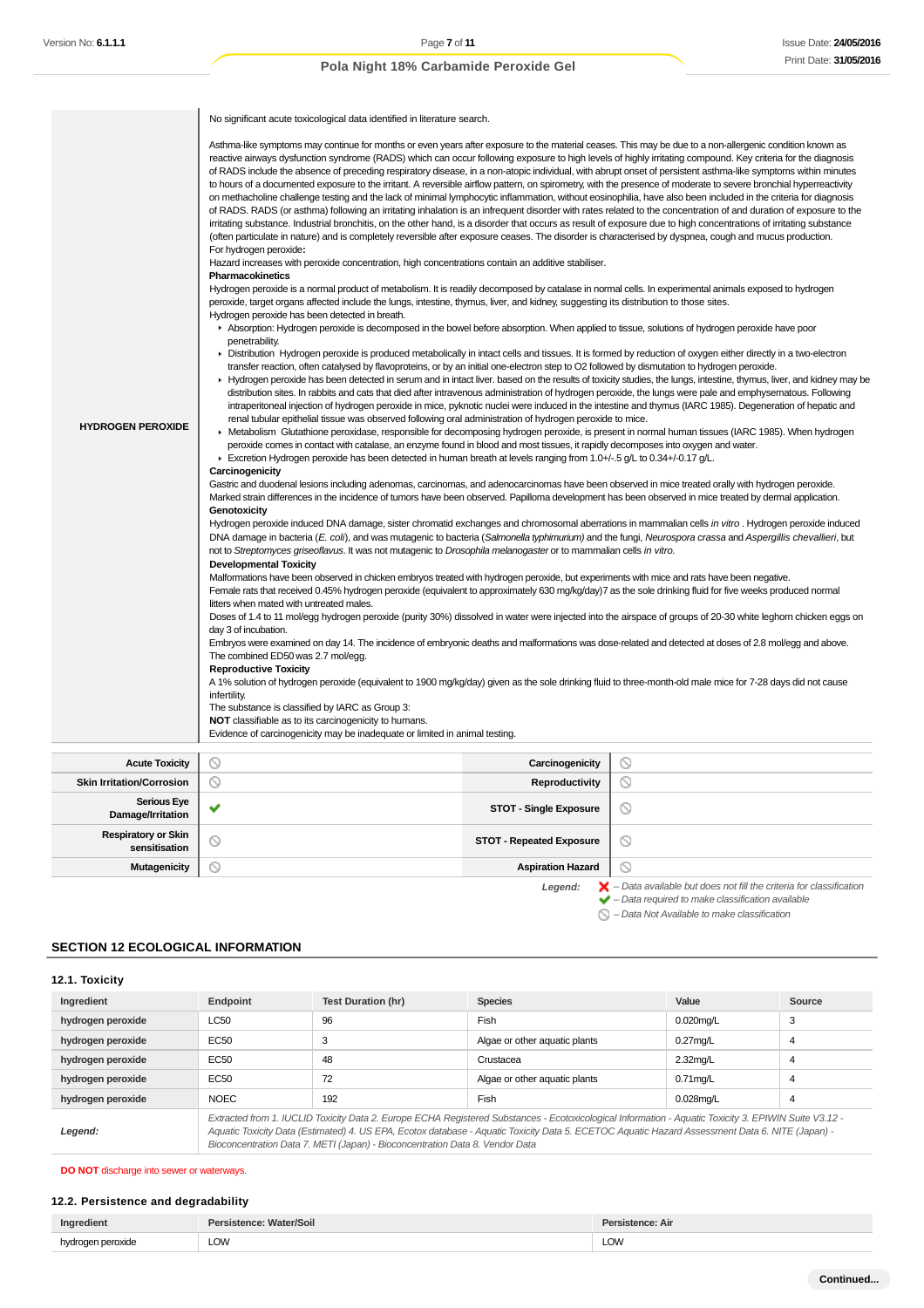# **12.3. Bioaccumulative potential**

| Ingredient             | <b>Bioaccumulation</b>   |
|------------------------|--------------------------|
| hydrogen peroxide      | LOW (LogKOW = $-1.571$ ) |
| 12.4. Mobility in soil |                          |

| Ingredient          | <b>Mobility</b>  |
|---------------------|------------------|
| i peroxide<br>$  -$ | LOW (KOC = 14.3) |

#### **12.5.Results of PBT and vPvB assessment**

| Relevant available data | Not Available | Not Available | Not Available |
|-------------------------|---------------|---------------|---------------|
| PBT Criteria fulfilled? | Not Available | Not Available | Not Available |

# **12.6. Other adverse effects**

No data available

# **SECTION 13 DISPOSAL CONSIDERATIONS**

# **13.1. Waste treatment methods**

| <b>Product / Packaging</b><br>disposal | Consult manufacturer for recycling options.<br>Consult State Land Waste Management Authority for disposal.<br>Bury residue in an authorised landfill. |
|----------------------------------------|-------------------------------------------------------------------------------------------------------------------------------------------------------|
|                                        | Decontaminate empty containers.                                                                                                                       |
| <b>Waste treatment options</b>         | Not Available                                                                                                                                         |
| Sewage disposal options                | Not Available                                                                                                                                         |

# **SECTION 14 TRANSPORT INFORMATION**

### **Labels Required**

| <b>Marine Pollutant</b>               | NO.                                                                                                                    |                                                                                        |
|---------------------------------------|------------------------------------------------------------------------------------------------------------------------|----------------------------------------------------------------------------------------|
|                                       |                                                                                                                        | Land transport (ADR): NOT REGULATED FOR TRANSPORT OF DANGEROUS GOODS                   |
| 14.1.UN number                        | Not Applicable                                                                                                         |                                                                                        |
| 14.2. Packing group                   | Not Applicable                                                                                                         |                                                                                        |
| 14.3.UN proper shipping<br>name       | Not Applicable                                                                                                         |                                                                                        |
| 14.4. Environmental hazard            | Not Applicable                                                                                                         |                                                                                        |
| 14.5. Transport hazard<br>class(es)   | Class<br>Not Applicable<br>Subrisk<br>Not Applicable                                                                   |                                                                                        |
| 14.6. Special precautions for<br>user | Hazard identification (Kemler)<br>Classification code<br><b>Hazard Label</b><br>Special provisions<br>Limited quantity | Not Applicable<br>Not Applicable<br>Not Applicable<br>Not Applicable<br>Not Applicable |

# **Air transport (ICAO-IATA / DGR): NOT REGULATED FOR TRANSPORT OF DANGEROUS GOODS**

| 14.1. UN number                       | Not Applicable                                                                                                                                                               |                                                                                        |
|---------------------------------------|------------------------------------------------------------------------------------------------------------------------------------------------------------------------------|----------------------------------------------------------------------------------------|
| 14.2. Packing group                   | Not Applicable                                                                                                                                                               |                                                                                        |
| 14.3. UN proper shipping<br>name      | Not Applicable                                                                                                                                                               |                                                                                        |
| 14.4. Environmental hazard            | Not Applicable                                                                                                                                                               |                                                                                        |
| 14.5. Transport hazard<br>class(es)   | <b>ICAO/IATA Class</b><br>Not Applicable<br>ICAO / IATA Subrisk<br>Not Applicable<br>Not Applicable<br><b>ERG Code</b>                                                       |                                                                                        |
| 14.6. Special precautions for<br>user | Special provisions<br>Cargo Only Packing Instructions<br>Cargo Only Maximum Qty / Pack<br>Passenger and Cargo Packing Instructions<br>Passenger and Cargo Maximum Qty / Pack | Not Applicable<br>Not Applicable<br>Not Applicable<br>Not Applicable<br>Not Applicable |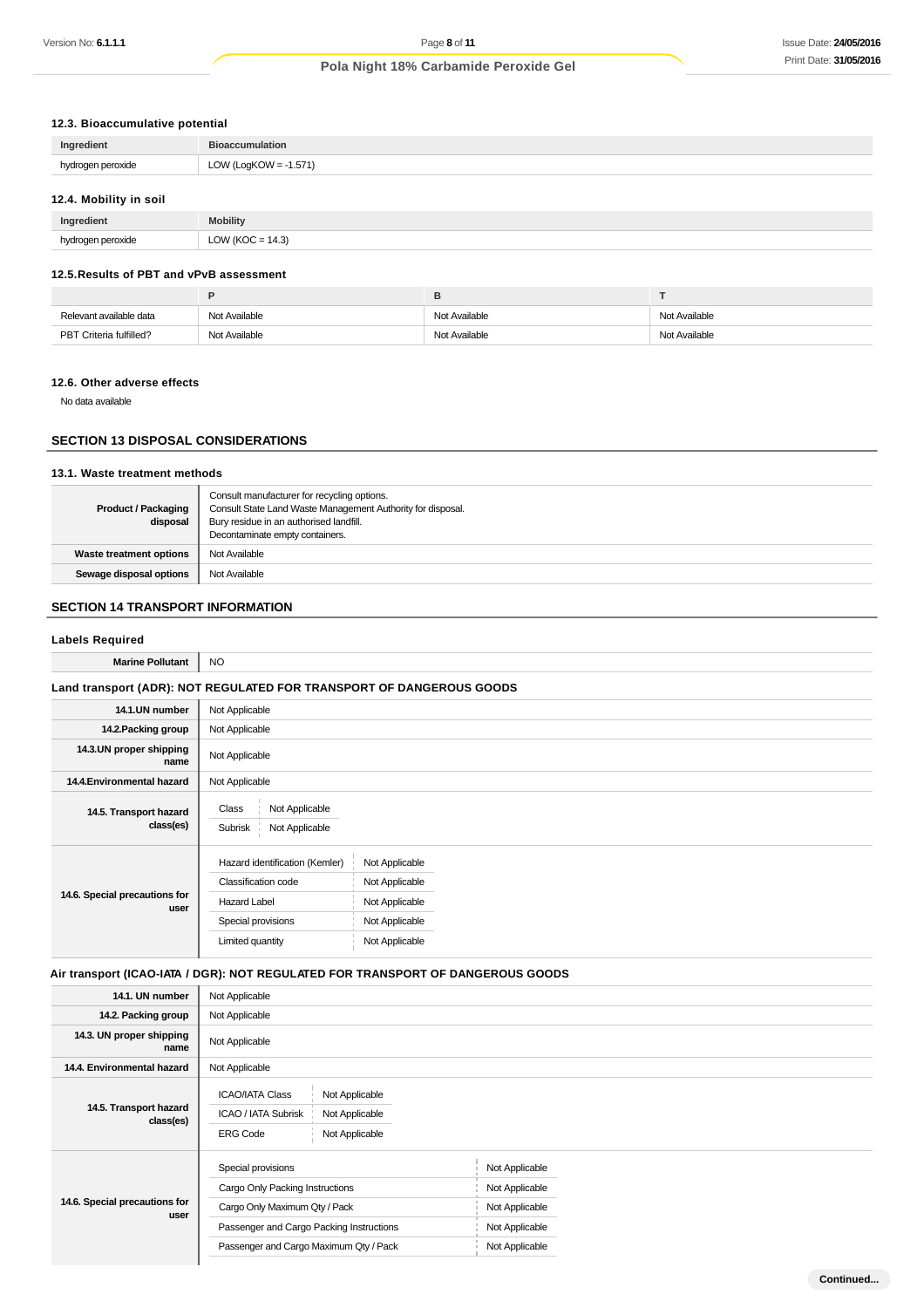Passenger and Cargo Limited Quantity Packing Instructions Not Applicable Passenger and Cargo Limited Maximum Qty / Pack Not Applicable

### **Sea transport (IMDG-Code / GGVSee): NOT REGULATED FOR TRANSPORT OF DANGEROUS GOODS**

| 14.1. UN number                       | Not Applicable                                                                                                             |
|---------------------------------------|----------------------------------------------------------------------------------------------------------------------------|
| 14.2. Packing group                   | Not Applicable                                                                                                             |
| 14.3. UN proper shipping<br>name      | Not Applicable                                                                                                             |
| 14.4. Environmental hazard            | Not Applicable                                                                                                             |
| 14.5. Transport hazard<br>class(es)   | <b>IMDG Class</b><br>Not Applicable<br><b>IMDG Subrisk</b><br>Not Applicable                                               |
| 14.6. Special precautions for<br>user | <b>EMS Number</b><br>Not Applicable<br>Special provisions<br>Not Applicable<br>Not Applicable<br><b>Limited Quantities</b> |

### **Inland waterways transport (ADN): NOT REGULATED FOR TRANSPORT OF DANGEROUS GOODS**

| 14.1. UN number                       | Not Applicable                                                                                                                                                                                     |
|---------------------------------------|----------------------------------------------------------------------------------------------------------------------------------------------------------------------------------------------------|
| 14.2. Packing group                   | Not Applicable                                                                                                                                                                                     |
| 14.3. UN proper shipping<br>name      | Not Applicable                                                                                                                                                                                     |
| 14.4. Environmental hazard            | Not Applicable                                                                                                                                                                                     |
| 14.5. Transport hazard<br>class(es)   | Not Applicable<br>Not Applicable                                                                                                                                                                   |
| 14.6. Special precautions for<br>user | Classification code<br>Not Applicable<br>Special provisions<br>Not Applicable<br>Not Applicable<br>Limited quantity<br>Equipment required<br>Not Applicable<br>Not Applicable<br>Fire cones number |

### **Transport in bulk according to Annex II of MARPOL and the IBC code**

Not Applicable

### **SECTION 15 REGULATORY INFORMATION**

#### **15.1. Safety, health and environmental regulations / legislation specific for the substance or mixture**

#### **UREA HYDROGEN PEROXIDE(124-43-6) IS FOUND ON THE FOLLOWING REGULATORY LISTS**

| European Customs Inventory of Chemical Substances ECICS (English)                                                                                                             | European Union - European Inventory of Existing Commercial Chemical Substances (EINECS)<br>(English)                                 |
|-------------------------------------------------------------------------------------------------------------------------------------------------------------------------------|--------------------------------------------------------------------------------------------------------------------------------------|
| HYDROGEN PEROXIDE(7722-84-1) IS FOUND ON THE FOLLOWING REGULATORY LISTS                                                                                                       |                                                                                                                                      |
| EU REACH Regulation (EC) No 1907/2006 - Annex XVII - Restrictions on the manufacture,<br>placing on the market and use of certain dangerous substances, mixtures and articles | European Union (EU) Regulation (EC) No 1272/2008 on Classification, Labelling and<br>Packaging of Substances and Mixtures - Annex VI |
| European Customs Inventory of Chemical Substances ECICS (English)                                                                                                             | International Agency for Research on Cancer (IARC) - Agents Classified by the IARC                                                   |
| European Union - European Inventory of Existing Commercial Chemical Substances (EINECS)                                                                                       | Monographs                                                                                                                           |
| (English)                                                                                                                                                                     | International Air Transport Association (IATA) Dangerous Goods Regulations - Prohibited List                                         |

European Union (EU) Annex I to Directive 67/548/EEC on Classification and Labelling of Dangerous Substances - updated by ATP: 31

ion (IATA) Dangerous Goods Regu Passenger and Cargo Aircraft Ireland Occupational Exposure Limits

This safety data sheet is in compliance with the following EU legislation and its adaptations - as far as applicable -: 67/548/EEC, 1999/45/EC, 94/24/EC, 92/85/EC, 94/33/EC, 91/689/EEC, 1999/13/EC, Commission Regulation (EU) 2015/830, Regulation (EC) No 1272/2008 and their amendments as well as the following British legislation: - The Control of Substances Hazardous to Health Regulations (COSHH) 2002 - COSHH Essentials - The Management of Health and Safety at Work Regulations 1999

#### **15.2. Chemical safety assessment**

For further information please look at the Chemical Safety Assessment and Exposure Scenarios prepared by your Supply Chain if available.

### **ECHA SUMMARY**

| Ingredient                                  | <b>Index No</b><br><b>CAS number</b>                                                         |               |                                          | <b>ECHA Dossier</b> |                                     |
|---------------------------------------------|----------------------------------------------------------------------------------------------|---------------|------------------------------------------|---------------------|-------------------------------------|
| urea hydrogen peroxide                      | 124-43-6                                                                                     | Not Available |                                          | Not Available       |                                     |
|                                             |                                                                                              |               |                                          |                     |                                     |
| <b>Harmonisation (C&amp;L</b><br>Inventory) | <b>Hazard Class and Category Code(s)</b>                                                     |               | <b>Pictograms Signal Word</b><br>Code(s) |                     | <b>Hazard Statement Code(s)</b>     |
|                                             | Ox. Sol. 3. Skin Corr. 1B                                                                    |               | GHS05, GHS03, Dgr                        |                     | H <sub>272</sub> . H <sub>314</sub> |
| 2                                           | Ox. Sol. 3, Skin Corr. 1B, Acute Tox. 4, Skin Irrit. 2, Eye Dam. 1, STOT SE 3, Ox.<br>Sol. 2 |               | GHS05, GHS03, Dgr                        |                     | H272, H314, H302, H318,<br>H335     |
|                                             |                                                                                              |               |                                          |                     |                                     |

Harmonisation Code  $1 =$  The most prevalent classification. Harmonisation Code  $2 =$  The most severe classification.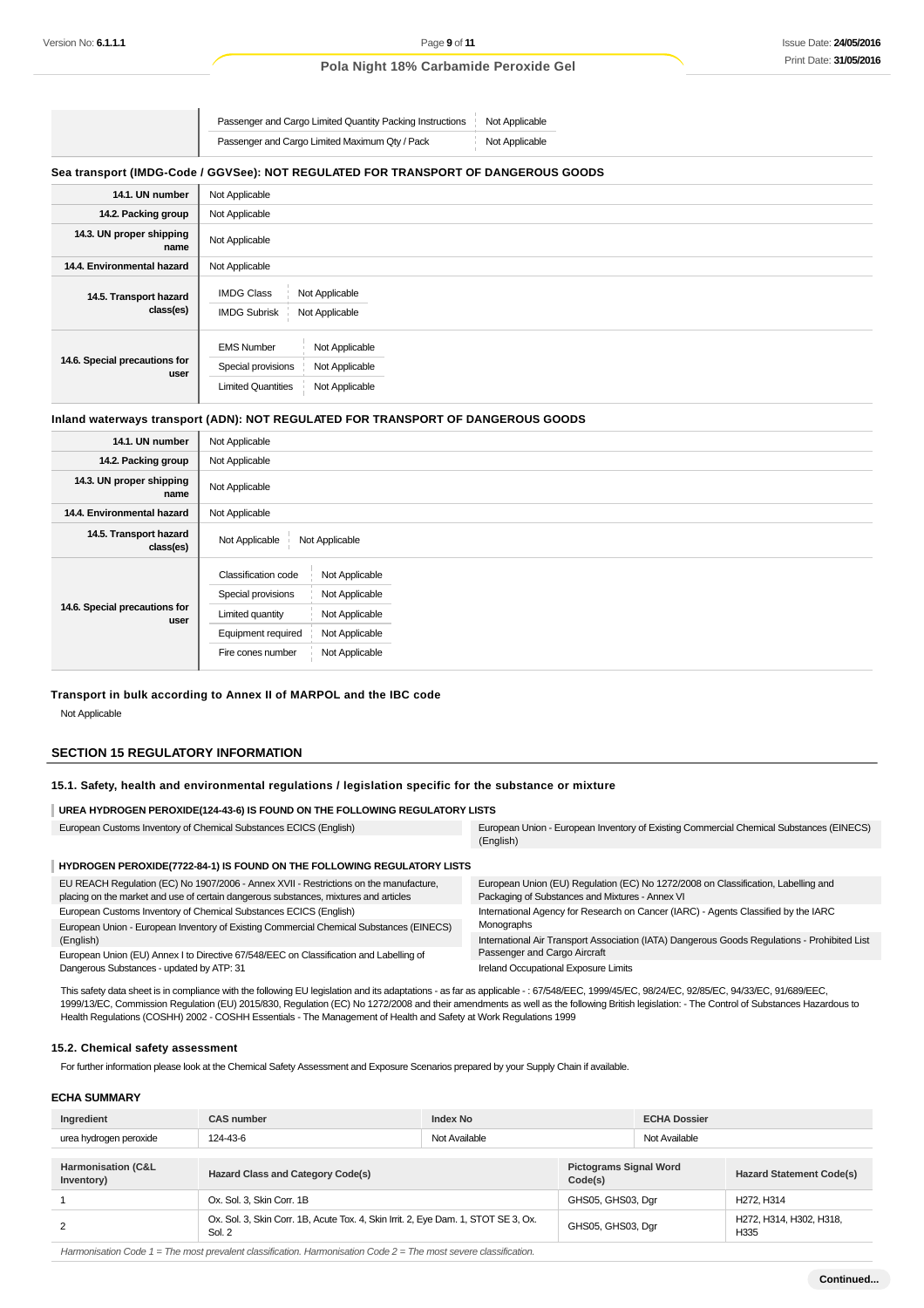| Ingredient                                  | <b>CAS number</b>                                                                                                                                                                                                                          | <b>Index No</b> |                                                   | <b>ECHA Dossier</b>                               |                                    |  |
|---------------------------------------------|--------------------------------------------------------------------------------------------------------------------------------------------------------------------------------------------------------------------------------------------|-----------------|---------------------------------------------------|---------------------------------------------------|------------------------------------|--|
| hydrogen peroxide                           | 008-003-00-9<br>7722-84-1                                                                                                                                                                                                                  |                 |                                                   | 01-2119485845-22-XXXX                             |                                    |  |
|                                             |                                                                                                                                                                                                                                            |                 |                                                   |                                                   |                                    |  |
| <b>Harmonisation (C&amp;L</b><br>Inventory) | <b>Hazard Class and Category Code(s)</b>                                                                                                                                                                                                   |                 |                                                   | <b>Pictograms Signal Word</b><br>Code(s)          | <b>Hazard Statement</b><br>Code(s) |  |
|                                             | Ox. Lig. 1, Acute Tox. 4, Skin Corr. 1A                                                                                                                                                                                                    |                 | GHS07, GHS05, GHS03,<br>Dgr                       | H271, H302, H314, H332                            |                                    |  |
|                                             | Ox. Liq. 1, Acute Tox. 4, Skin Corr. 1A, Eye Dam. 1, STOT SE 3, Aquatic Chronic 3, Ox. Liq.<br>2, Acute Tox. 3, Flam. Liq. 2, Skin Corr. 1B, Acute Tox. 2, Met. Corr. 1, Aquatic Chronic 2,<br>Not Classified, Skin Irrit. 2, Eye Irrit. 2 |                 | GHS05, GHS03, Dgr,<br>GHS02, GHS06, GHS09,<br>Wng | H271, H314, H335, H318,<br>H225, H301, H330, H290 |                                    |  |

Harmonisation Code  $1 =$  The most prevalent classification. Harmonisation Code  $2 =$  The most severe classification.

| <b>National Inventory</b>               | <b>Status</b>                                                                                                                                                                              |
|-----------------------------------------|--------------------------------------------------------------------------------------------------------------------------------------------------------------------------------------------|
| Australia - AICS                        | Y                                                                                                                                                                                          |
| Canada - DSL                            | N (urea hydrogen peroxide)                                                                                                                                                                 |
| Canada - NDSL                           | N (hydrogen peroxide)                                                                                                                                                                      |
| China - IECSC                           | Y                                                                                                                                                                                          |
| Europe - EINEC / ELINCS /<br><b>NLP</b> | Y                                                                                                                                                                                          |
| Japan - ENCS                            | N (urea hydrogen peroxide)                                                                                                                                                                 |
| Korea - KECI                            | Y                                                                                                                                                                                          |
| New Zealand - NZIoC                     | Y                                                                                                                                                                                          |
| Philippines - PICCS                     | Y                                                                                                                                                                                          |
| <b>USA - TSCA</b>                       | Y                                                                                                                                                                                          |
| Legend:                                 | $Y = All$ ingredients are on the inventory<br>N = Not determined or one or more ingredients are not on the inventory and are not exempt from listing(see specific ingredients in brackets) |

# **SECTION 16 OTHER INFORMATION**

### **Full text Risk and Hazard codes**

| H <sub>225</sub> | Highly flammable liquid and vapour.               |
|------------------|---------------------------------------------------|
| H <sub>271</sub> | May cause fire or explosion; strong oxidiser.     |
| H <sub>272</sub> | May intensify fire; oxidiser.                     |
| H290             | May be corrosive to metals.                       |
| H301             | Toxic if swallowed.                               |
| H302             | Harmful if swallowed.                             |
| H314             | Causes severe skin burns and eye damage.          |
| H318             | Causes serious eye damage.                        |
| H330             | Fatal if inhaled.                                 |
| H332             | Harmful if inhaled.                               |
| H335             | May cause respiratory irritation.                 |
|                  |                                                   |
| R20/22           | Harmful by inhalation and if swallowed.           |
| <b>R34</b>       | Causes burns.                                     |
| <b>R35</b>       | Causes severe burns.                              |
| <b>R41</b>       | Risk of serious damage to eyes.                   |
| R5               | Heating may cause an explosion.                   |
| R <sub>8</sub>   | Contact with combustible material may cause fire. |

# **Other information**

### **DSD / DPD label elements**



Relevant risk statements are found in section 2.1

| Indication(s) of danger | - Xi                                                                                                       |
|-------------------------|------------------------------------------------------------------------------------------------------------|
| <b>SAFETY ADVICE</b>    |                                                                                                            |
| <b>S02</b>              | Keep out of reach of children.                                                                             |
| <b>S23</b>              | Do not breathe gas/fumes/vapour/spray.                                                                     |
| <b>S26</b>              | In case of contact with eyes, rinse with plenty of water and contact Doctor or Poisons Information Centre. |
| S35                     | This material and its container must be disposed of in a safe way.                                         |
|                         |                                                                                                            |